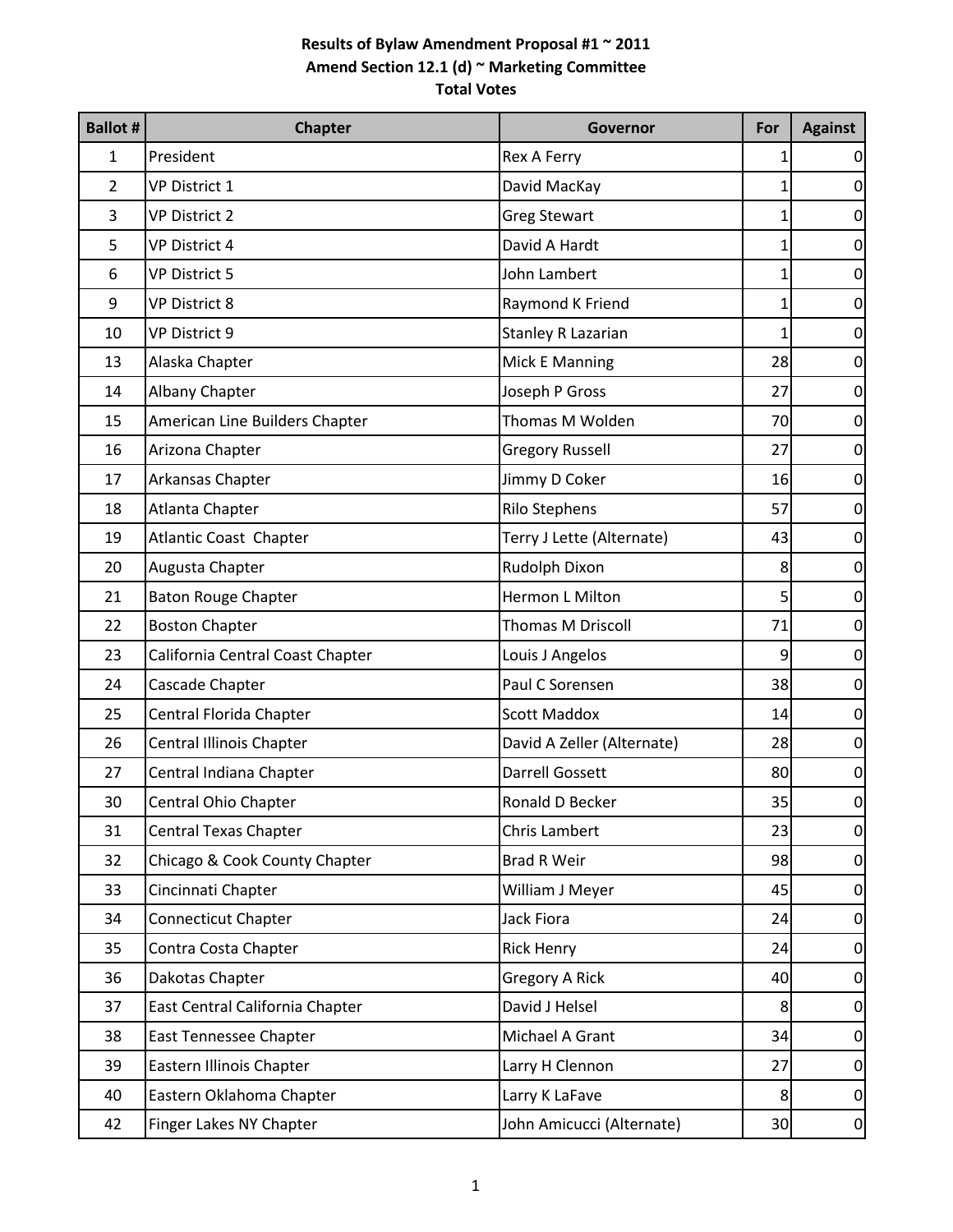| <b>Ballot #</b> | <b>Chapter</b>                         | Governor                        | For             | <b>Against</b>  |
|-----------------|----------------------------------------|---------------------------------|-----------------|-----------------|
| 43              | Florida West Coast Chapter             | Andy DeLaParte                  | 10              | 0               |
| 44              | Georgia Chapter                        | <b>Brad Butler</b>              | 12              | 0               |
| 45              | <b>Greater Cleveland Chapter</b>       | Michael B Joyce                 | 38              | 0               |
| 46              | Greater Sacramento Chapter             | Frank E Schetter                | 31              | $\mathbf 0$     |
| 47              | <b>Gulf Coast Chapter</b>              | Charles Freeman                 | 43              | $\mathbf 0$     |
| 49              | <b>Hudson Valley Chapter</b>           | Mr Jeffrey L Seidel             | 20              | $\mathbf 0$     |
| 50              | Idaho Chapter                          | Jeff L Wheeler                  | 15              | $\pmb{0}$       |
| 51              | <b>Illinois Chapter</b>                | Daniel M Wilcox                 | 72              | $\overline{0}$  |
| 52              | <b>Inland Empire Chapter</b>           | Andrew R Dahlman                | 28              | $\mathbf 0$     |
| 53              | Intermountain Chapter                  | Thomas W Nelson                 | 19              | $\mathbf 0$     |
| 54              | Iowa Chapter                           | Donald D Barrigar               | 53              | $\mathbf 0$     |
| 55              | Kansas Chapter                         | Doug Hague                      | 25              | $\mathbf 0$     |
| 56              | Kansas City Chapter                    | Robert W Blake                  | 50              | $\mathbf 0$     |
| 57              | Kern County Chapter                    | <b>Bret C Smith (Alternate)</b> | 9               | $\pmb{0}$       |
| 58              | Long Island Chapter                    | Nicolaus Feldmann               | 57              | $\mathbf 0$     |
| 59              | Los Angeles County Chapter             | John S Everson                  | 90              | $\mathbf 0$     |
| 60              | Louisville Chapter                     | William B Lich                  | 45              | $\mathbf 0$     |
| 61              | <b>Mahoning Valley Chapter</b>         | David A Dickey                  | 14              | $\mathbf 0$     |
| 62              | <b>Maryland Chapter</b>                | James H Cornelius               | 37              | $\mathbf 0$     |
| 64              | Michigan Chapter                       | Robert J Turner                 | 80              | $\mathbf 0$     |
| 65              | Milwaukee Chapter                      | Michael Kelliher                | 49              | $\pmb{0}$       |
| 66              | Minneapolis Chapter                    | Paul Kosmides                   | 66              | $\overline{0}$  |
| 68              | Montana Chapter                        | James McDonald (Alternate)      | 20 <sub>l</sub> | $\overline{0}$  |
| 69              | Monterey Bay California Chapter        | Frederick A Jensen              | 5               | $\overline{0}$  |
| 70              | Nebraska Chapter                       | Gary Demmel                     | 28              | 0               |
| 71              | New Mexico Chapter                     | <b>Bob McDade</b>               | 21              | $\overline{0}$  |
| 72              | New York City Chapter                  | Steven Lazzaro                  | 254             | $\mathbf 0$     |
| 73              | North Central Ohio Chapter             | Laverne A Wolgamott             | 31              | $\overline{0}$  |
| 74              | North Florida Chapter                  | David Long                      | 18              | $\overline{0}$  |
| 75              | North Louisiana Chapter                | <b>Kirk Davis</b>               | 17              | $\vert 0 \vert$ |
| 76              | North Texas Chapter                    | <b>Steve Hargrove</b>           | 0               | 26              |
| 77              | Northeast Louisiana Chapter            | Martin West                     | 7               | 0               |
| 78              | Northeastern Illinois Chapter          | Craig R Martin                  | 54              | $\overline{0}$  |
| 79              | Northeastern Line Constructors Chapter | George Troutman                 | 52              | $\overline{0}$  |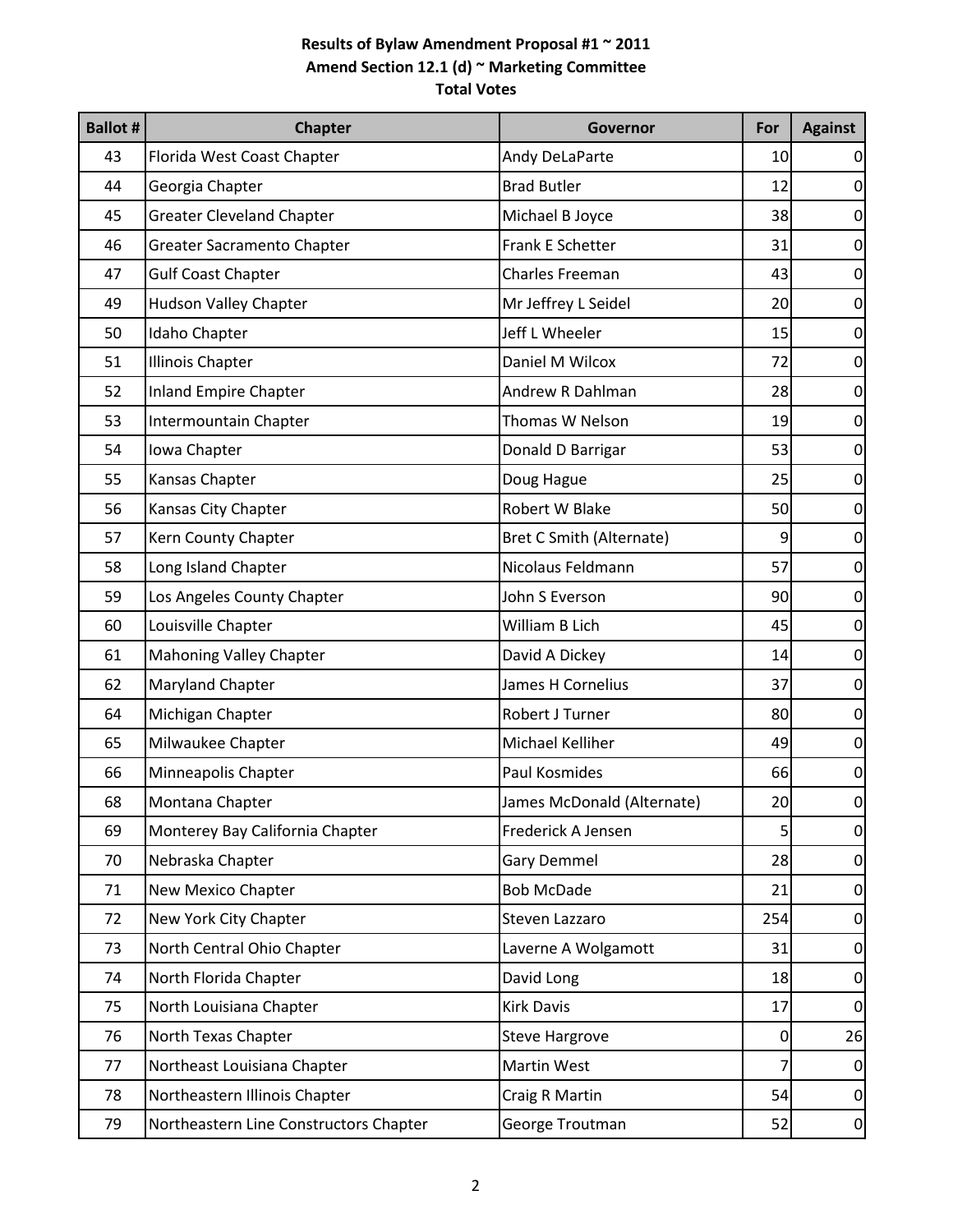| <b>Ballot #</b> | <b>Chapter</b>                            | <b>Governor</b>                | For | <b>Against</b>  |
|-----------------|-------------------------------------------|--------------------------------|-----|-----------------|
| 80              | Northern California Chapter               | Lewis Frain                    | 49  | $\Omega$        |
| 81              | Northern Illinois Chapter                 | John Corsiglia                 | 25  | 0               |
| 82              | Northern Indiana Chapter                  | Anthony J Maloney III          | 51  | 0               |
| 83              | Northern New Jersey Chapter               | <b>Neil C Vitale</b>           | 77  | 0               |
| 84              | Northern New York Chapter                 | Leo J Villeneuve               | 9   | $\mathbf 0$     |
| 85              | Northwest Line Constructors Chapter       | Donald Wilson                  | 27  | $\mathbf 0$     |
| 86              | Ohio-Michigan Chapter                     | Donald L Turner (Alternate)    | 44  | $\overline{0}$  |
| 87              | Oklahoma Chapter                          | Rob Cherry                     | 23  | $\mathbf 0$     |
| 88              | <b>Orange County Chapter</b>              | Robert L Douglass              | 40  | 0               |
| 89              | Oregon-Columbia Chapter                   | Karl Jensen                    | 65  | $\mathbf 0$     |
| 90              | Oregon-Pacific Cascade Chapter            | Michael J Hamilton             | 43  | $\mathbf 0$     |
| 91              | Penn-Del-Jersey Chapter                   | Thomas G Moore Jr              | 152 | $\mathbf 0$     |
| 92              | <b>Puget Sound Chapter</b>                | Marvin D Nelson                | 67  | $\mathbf 0$     |
| 93              | Quad-Cities Chapter                       | Daniel F Palmer                | 19  | $\overline{0}$  |
| 94              | Red River Valley Chapter                  | Marvin L Groves II             | 12  | $\overline{0}$  |
| 95              | Redwood Empire Chapter                    | <b>Robert Smith</b>            | 12  | $\mathbf 0$     |
| 96              | Rhode Island and SE Massachusetts Chapter | Henry Kandzerski Jr            | 7   | $\mathbf 0$     |
| 97              | Rochester New York Chapter                | Victor Salerno (Alternate)     | 19  | $\mathbf 0$     |
| 98              | Rocky Mountain Chapter                    | <b>Craig Clark</b>             | 23  | $\mathbf 0$     |
| 99              | San Diego County Chapter                  | Thomas L Hedges                | 34  | $\mathbf 0$     |
| 100             | San Francisco Chapter                     | Leonard E Lynch Jr (Alternate) | 37  | $\overline{0}$  |
| 101             | San Mateo County Chapter                  | <b>Robert Gonzales</b>         | 14  | $\overline{0}$  |
| 103             | South Florida Chapter                     | Jonathan R Borden              | 42  | $\overline{0}$  |
| 104             | South Louisiana Chapter                   | E. J. Deubler III              | 16  | $\overline{0}$  |
| 105             | South Texas Chapter                       | <b>Orvil Anthony</b>           | 19  | $\mathbf 0$     |
| 106             | Southeast Texas Chapter                   | Wayne Brinkmeyer               | 53  | $\mathbf 0$     |
| 107             | Southeastern Line Constructors Chapter    | <b>Jody Shea</b>               | 19  | $\pmb{0}$       |
| 108             | Southeastern Michigan Chapter             | Jerry Dancey                   | 40  | $\overline{0}$  |
| 109             | Southern Arizona                          | John F Kostyo                  | 13  | $\overline{0}$  |
| 110             | Southern Colorado Chapter                 | James L Peterson               | 18  | $\vert 0 \vert$ |
| 111             | Southern Indiana Chapter                  | Dan Harpenau                   | 36  | $\overline{0}$  |
| 112             | Southern Nevada Chapter                   | Robert J Lisowski              | 47  | $\mathbf 0$     |
| 113             | Southern New Jersey Chapter               | Thomas Peterson (Alternate)    | 66  | $\overline{0}$  |
| 114             | Southern Sierras Chapter                  | Thomas G Ispas                 | 24  | $\overline{0}$  |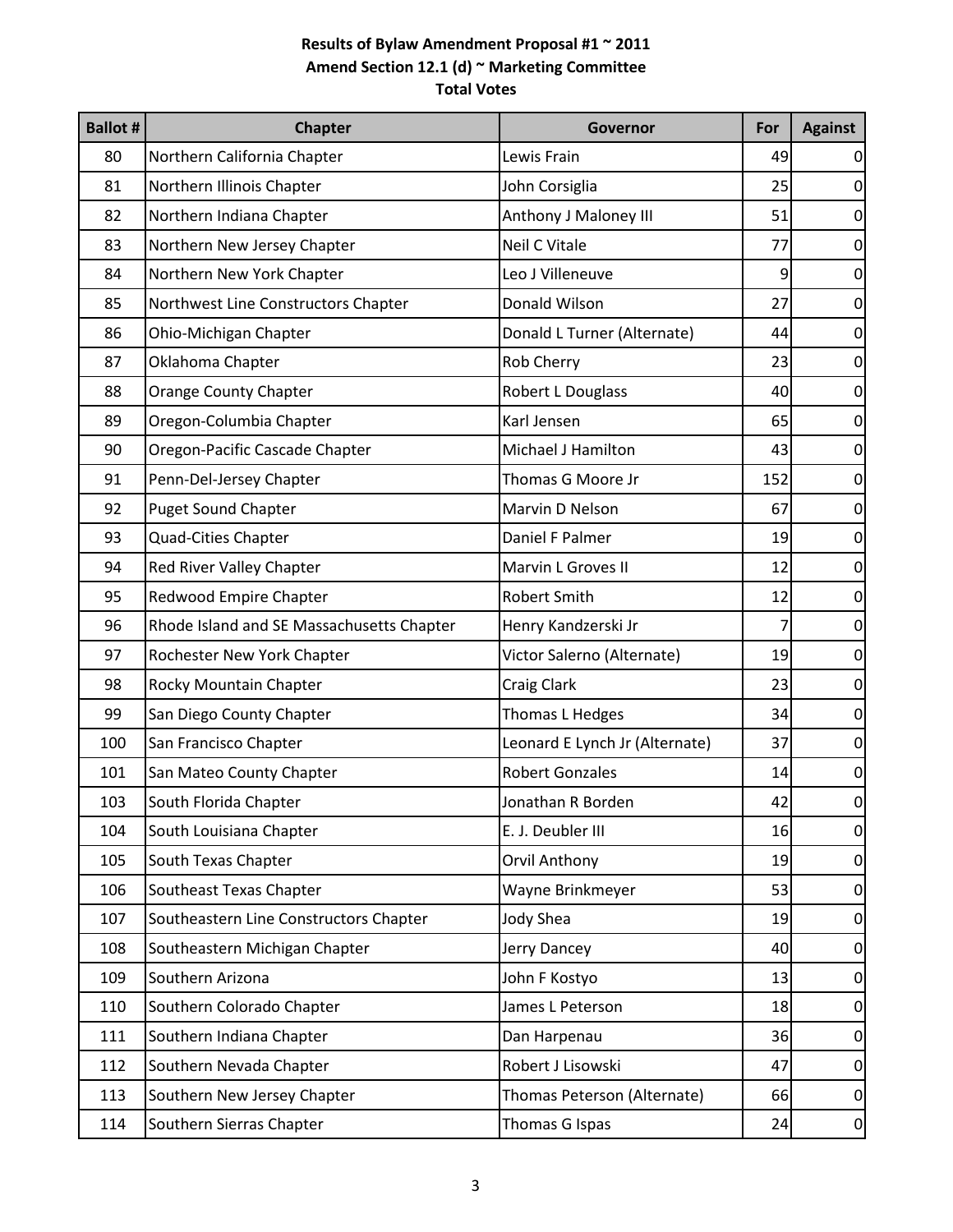| <b>Ballot #</b> | <b>Chapter</b>                           | <b>Governor</b>      | For                     | <b>Against</b>   |
|-----------------|------------------------------------------|----------------------|-------------------------|------------------|
| 115             | Southern Tier Chapter                    | <b>Bill G Emmons</b> | 8                       | $\Omega$         |
| 117             | Southwest Washington Chapter             | Don E Baker          | 36                      | $\mathbf 0$      |
| 119             | St Louis Chapter                         | Robert J Unterreiner | 73                      | 0                |
| 120             | St Paul Chapter                          | Michael Hanson       | 39                      | 0                |
| 121             | Twin Ports-Arrowhead Chapter             | <b>Blair Mahan</b>   | 21                      | 0                |
| 122             | Washington DC Chapter                    | Albert E Winfield    | 98                      | $\vert 0 \vert$  |
| 124             | West Virginia & Ohio Valley Chapter      | James A Smith        | 33                      | $\mathbf 0$      |
| 125             | <b>Western Line Constructors Chapter</b> | <b>Rich Holbeck</b>  | 54                      | $\mathbf 0$      |
| 127             | Western New York State Chapter           | Joseph R Pellerite   | 23                      | $\overline{0}$   |
| 128             | Western Ohio Chapter                     | John S Frantz        | 19                      | 0                |
| 129             | Western Pennsylvania Chapter             | Robert J Bruce       | 42                      | $\mathbf 0$      |
| 130             | <b>Wisconsin Chapter</b>                 | Gerald W Schulz      | 47                      | $\overline{0}$   |
| 131             | Wyoming                                  | <b>Bob Blackham</b>  | 22                      | $\boldsymbol{0}$ |
|                 |                                          |                      | <b>Totals 4,051</b>     | 26               |
|                 |                                          |                      | <b>Total Votes Cast</b> |                  |